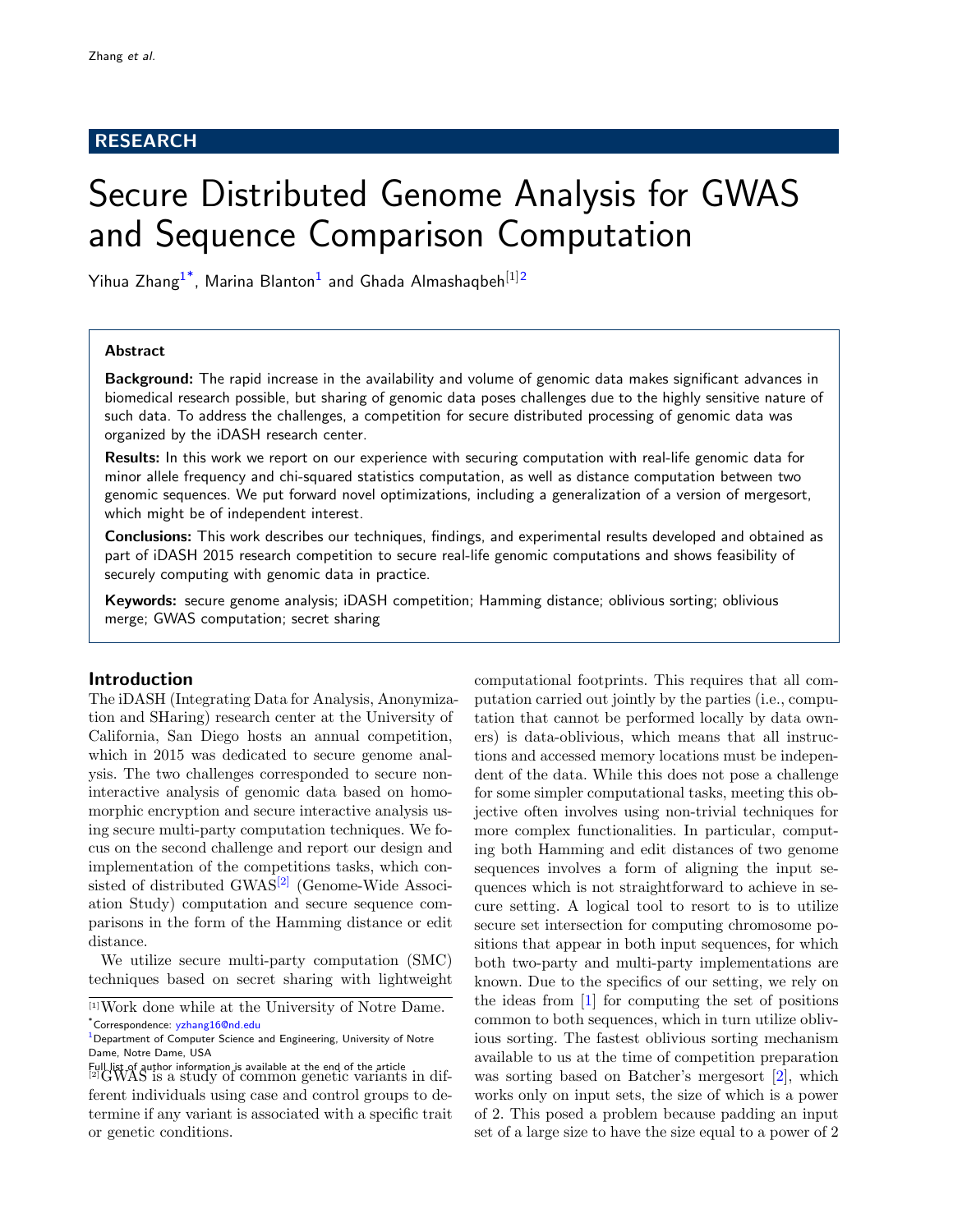often can result in a significant performance slowdown which we wanted to overcome. Thus, the most challenging component of distance computation was generalizing the mergesort (more precisely, the merging step as described later) component of the computation to work with inputs of arbitrary sizes, which might be of independent interest. This and other optimizations and design decisions constitute the main contribution of this work. We also report on performance of our algorithms on real genome data.

## Tasks of the Challenge

The challenge for secure multi-party computation based genomic data analysis had two tasks:

- 1 The first task was to develop secure distributed protocols for GWAS computations. The input consists of the genotypes of two groups of individuals (one case and one control group) over a number of  $SNPs^{[3]}$  $SNPs^{[3]}$  $SNPs^{[3]}$ . The input is horizontally partitioned among two sites (e.g., two institutions, medical facilities, etc.), where each site cannot reveal its input to other parties. The task consists of securely computing minor allele frequencies (MAF) and chi-squared statistics for each of the SNPs in the case and control groups distributed across the two input parties. We provide the details of the computation below.
- 2 The second task was to develop secure distributed protocols for genomic sequence comparisons. The input consists of two genomic datasets, one from each individual, which are organized as the genotypes over many SNPs across the whole human genome. Each genomic dataset belongs to a different entity, and the data owner cannot reveal any information about its data to other parties. The task consists of securely computing either the Hamming distance or edit distance between the two genomic datasets, and we concentrate on Hamming distance computation. The computation involved in the Hamming distance computation of two genomic datasets differs from the traditional formulation of the Hamming distance and we describe the computation used in determining the distance later in this section.

Before we proceed with a detailed description of the tasks, we would like to note that the specification of the tasks, including all information about the participants' datasets that should be treated as public (such as the number records in one's dataset), was provided by the competition organizers. The goal was thus to provide a secure evaluation of the specified functionality using at least the semi-honest security model (see below for detail), and the extent of the information about the other participant's data that can be deduced from the output is beyond the scope of this work.

We next describe the computation involved in the first task in more detail. The input comes as a list of SNPs, where for each SNP a number of genotypes corresponding to the individuals from the case and control groups are given. Let  $P$  denote the number of SNPs in the input and  $N_c$  ( $N_t$ ) denote the number of individuals in the case (resp., control) group, whose genomic data is provided for each SNP. For each SNP, a genotype corresponding to an individual consists of two nucleotides with three possible variations denoted by AA, AB, and BB, where A and B each represent a character from the set  $\{A, T, C, G\}$  and are alleles in our context.

For the purpose of MAF computation, there is no distinction between case and control groups, and all individuals in both groups are treated in the same way. We denote the total number of individuals by  $N =$  $N_c + N_t$ . To determine MAF for a given SNP, one first needs to count the number of occurrences of alleles A and B as  $n_A = 2n_{AA} + n_{AB}$  and  $n_B = 2n_{BB} +$  $n_{AB}$ , respectively, where  $n_{AA}$ ,  $n_{AB}$ , and  $n_{BB}$  denote the number of individuals with genotypes AA, AB, and BB for the given SNP. For an allele A or B, we compute its frequency as  $n_A/2N$  or  $n_B/2N$ , respectively, where 2 is the length of each genotype. To simplify notation, we also let  $N' = 2N$  (and  $N'_c = 2N_c$ ,  $N'_t = 2N_t$ ). The smaller frequency corresponds to the minor allele and constitutes the output of MAF computation. We obtain the following:

Definition 1 Minor allele frequency (MAF) refers to the frequency at which the least common allele occurs in a given population and is computed as

<span id="page-1-1"></span>
$$
MAF = \min(n_A, n_B)/N' \qquad (1)
$$
  
=  $\min(2n_{AA} + n_{AB}, 2n_{BB} + n_{AB})/N'$ 

We can simplify the computation by directly obtaining  $n_A$  and  $n_B$  after counting the number of times each of the two nucleotide values appears in the provided genotypes. In the case when the individuals are partitioned into two (case and control) groups, we will have  $n_A = n_{cA} + n_{tA}$  and  $n_B = n_{cB} + n_{tB}$ , where  $n_{cA}$  and  $n_{tA}$  represent the value of  $n_A$  in the case and control groups, respectively, and similarly  $n_{cB}$  and  $n_{tB}$  represent the value of  $n_B$  in the case and control groups. Furthermore, in our case the data are partitioned among two different entities and thus each of  $n_A$  and  $n_B$  need to be computed as the sum of the

<span id="page-1-0"></span><sup>[3]</sup>Single Nucleotide Polymorphism (SNP) is a DNA sequence variation, where a single nucleotide (A, T, C, or G) in the genome differs between individuals.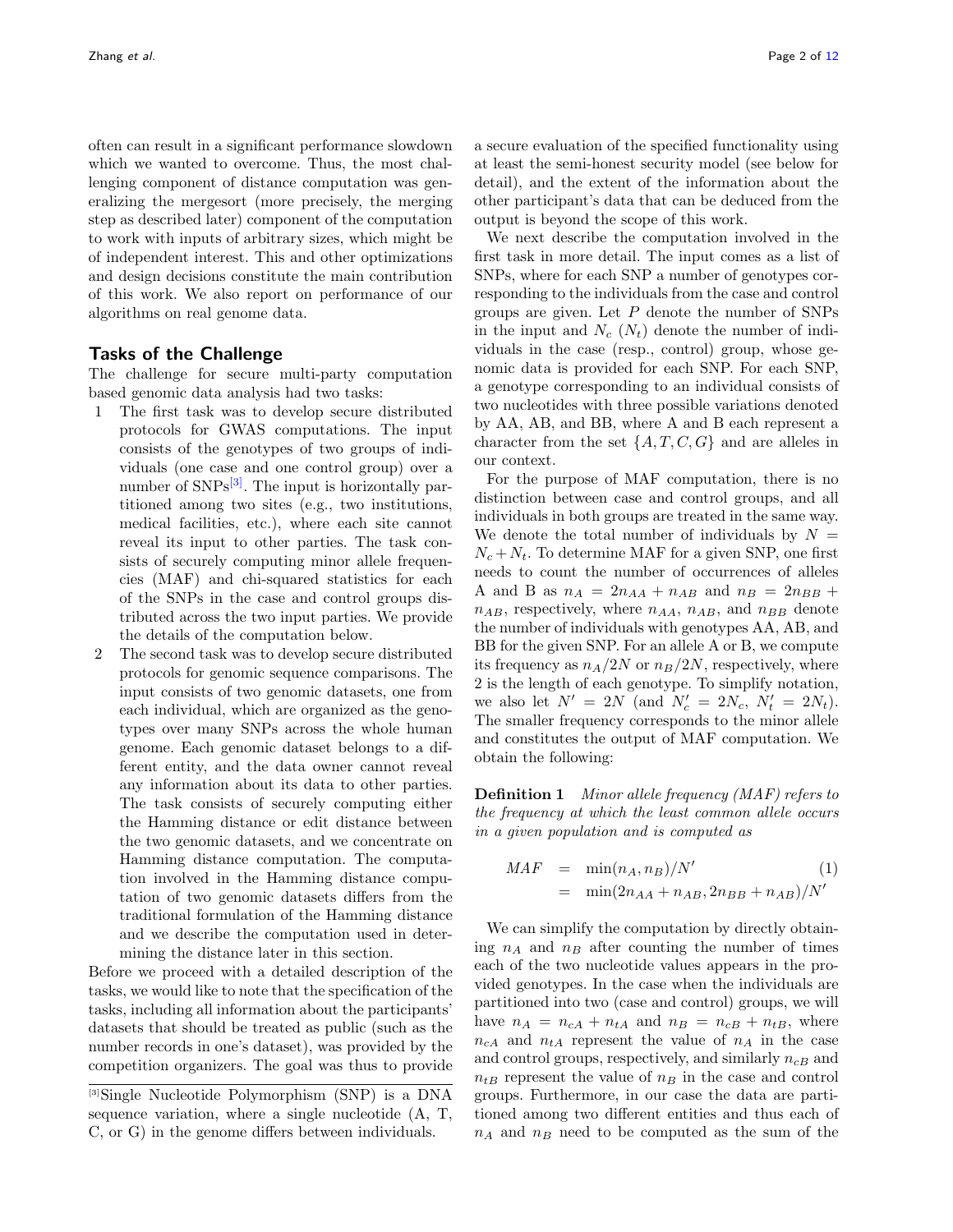corresponding values at the respective sites. If we let superscripts (1) and (2) represent the values present in the genotypes of the individuals at sites 1 and 2, respectively, we now obtain  $n_A = n_{cA}^{(1)} + n_{tA}^{(1)} + n_{cA}^{(2)} + n_{tA}^{(2)}$ tA and  $n_B = n_{cB}^{(1)} + n_{tB}^{(1)} + n_{cB}^{(2)} + n_{tB}^{(2)}$ . Also, now N corresponds to the total number of individuals in the data at both sites and in both case and control groups. Using notation similar to the above, we let  $N_c = N_c^{(1)} + N_c^{(2)}$ and  $N_t = N_t^{(1)} + N_t^{(2)}$ .

The chi-squared test is also performed for each SNP independently, but now the data of the individuals in the case and control groups play different roles.

**Definition 2** Chi-squared  $(\chi^2)$  test is a statistical test for comparing observed data with those expected according to a specific hypothesis and is represented as  $\chi^2 = \sum_{i=1}^m \frac{(obs_i - exp_i)^2}{exp_i}$  $\frac{e^{i}e^{i\theta}}{exp_{i}}$  for some setting-dependent m.

In our case (for a single dataset),  $m = 4$  and the observed values  $obs<sub>i</sub>$ 's correspond to the observed allele counts for a SNP, namely,  $n_{cA}, n_{cB}, n_{tA}, n_{tB}$ . The corresponding expected allele counts  $exp_i$ 's are  $(n_{cA} +$  $n_{tA}$ ) $N_c'/N'$ ,  $(n_{cB} + n_{tB})N_c'/N'$ ,  $(n_{cA} + n_{tA})N_t'/N'$ ,  $(n_{cB} + n_{tB})N_t'/N'$ . The resulting computation can be simplified to become

<span id="page-2-1"></span>
$$
\chi^2 = \frac{(n_{cA}n_{tB} - n_{cB}n_{tA})^2 N'}{N_c' N_t'(n_{cA} + n_{tA})(n_{cB} + n_{tB})}
$$
(2)

When the dataset is horizontally partitioned among two sites, the counts  $n_{cA}$ ,  $n_{tA}$ ,  $n_{cB}$ ,  $n_{tB}$ ,  $N_c$ ,  $N_t$ , N become the sum of their respective values at both sites.

We can now proceed with the description of the computation involved in the second task, namely, the Hamming distance of two genomic datasets. In the traditional formulation of the Hamming distance, on input of two sequences of equal length, the distance is defined as the number of positions at which the corresponding symbols in the input sequences are different. This is not directly applicable to genomic sequences because they are not represented as perfectly aligned strings of the same length and thus the computation is more complex. Before we proceed with the details of the computation, we need to specify how the input (i.e., genomic datasets) are represented.

Genomic sequences are represented in the Variant Call Format (VCF), where each genomic sequence is a set of records. In each record, chromosome CHROM represents an identifier from the reference genome and position POS represents the reference position within the reference sequence CHROM. In other words, the pair (CHROM, POS) represents the location of the data associated with this record in the genome. The fields

```
1: create an empty map M with keys as pair \langle CHROM, POS\rangle2: dist = 0<br>3: for each
 3: for each record R in S_1 do<br>4. if (R.SVTYPF = SUB of
        if (R.SVTYPE = SUB or R.SVTYPE = SNP) then
 5: M.\text{put}(\langle \text{R.CHROM}, \text{R.POS} \rangle, \text{R})<br>6: dist = dist + 1
           dist = dist + 17<sup>+</sup> end if
 8: end for<br>9: for each
    for each record R in S_2 do
10: if (R.SVTYPE = SUB or R.SVTYPE = SNP) then
11: if (M.\text{containsKey}(\langle R.\text{CHROM}, R.POS \rangle) = \text{false}) then
12: dist = dist + 113: else<br>14: d
               dist = dist - 115: if (M.get(\langle R.CHROM, R.POS \rangle).REF = R.REF and
               M.\text{get}(\langle R.CHROM, R.POS \rangle).ALT \neq R.ALT) then
16: dist = dist + 1
17: end if<br>18: end if
           end if
19: end if
20: end for
21: return dist
```
REF and ALT represent the reference and alternate bases, respectively, expressed as a sequence of one or more nucleotides. The field SVTYPE represents the type of the record, which is one of SUB, SNP, DEL, or INS. Only records of type SUB and SNP are used in the computation of the Hamming distance. In records of type SNP, both REF and ALT fields are one character long, while in records of type SUB, both fields can be longer. We also found that in two different inputs records at the same location  $\langle$  CHROM, POS $\rangle$  may be represented using different types (SUB and SNP).

To compute the Hamming distance between two genomic datasets, we initially set the distance to 0. Then for all records in the datasets with type SUB or SNP, if a location  $\langle$  CHROM, POS $\rangle$  is found only in one of the datasets (and is absent in the other), the Hamming distance is incremented by 1. Also, if the location is found in both datasets and the corresponding values of the REF fields are the same, but the values of the ALT fields are different, the Hamming distance is also incremented by 1. A more detailed specification of how this procedure may be implemented is given in Algorithm [1.](#page-2-0) The algorithm uses a map to store all records of type SUB and SNP from the first dataset and (optimistically) increments the distance by 1 for each record placed in the map (lines 3–7). Then for each record of type SUB or SNP from the second dataset, if there was no record with the same location  $\langle$  CHROM, POS $\rangle$ in the first dataset, the distance is incremented by 1 (lines 10–12). If, however, the location is present in both datasets, the distance is first decremented by 1 (line 14). The algorithm then compares the fields REF and ALT of the records from the two datasets with the same location. If the former are equal and the latter differ, the distance is incremented by 1 (lines 15–17).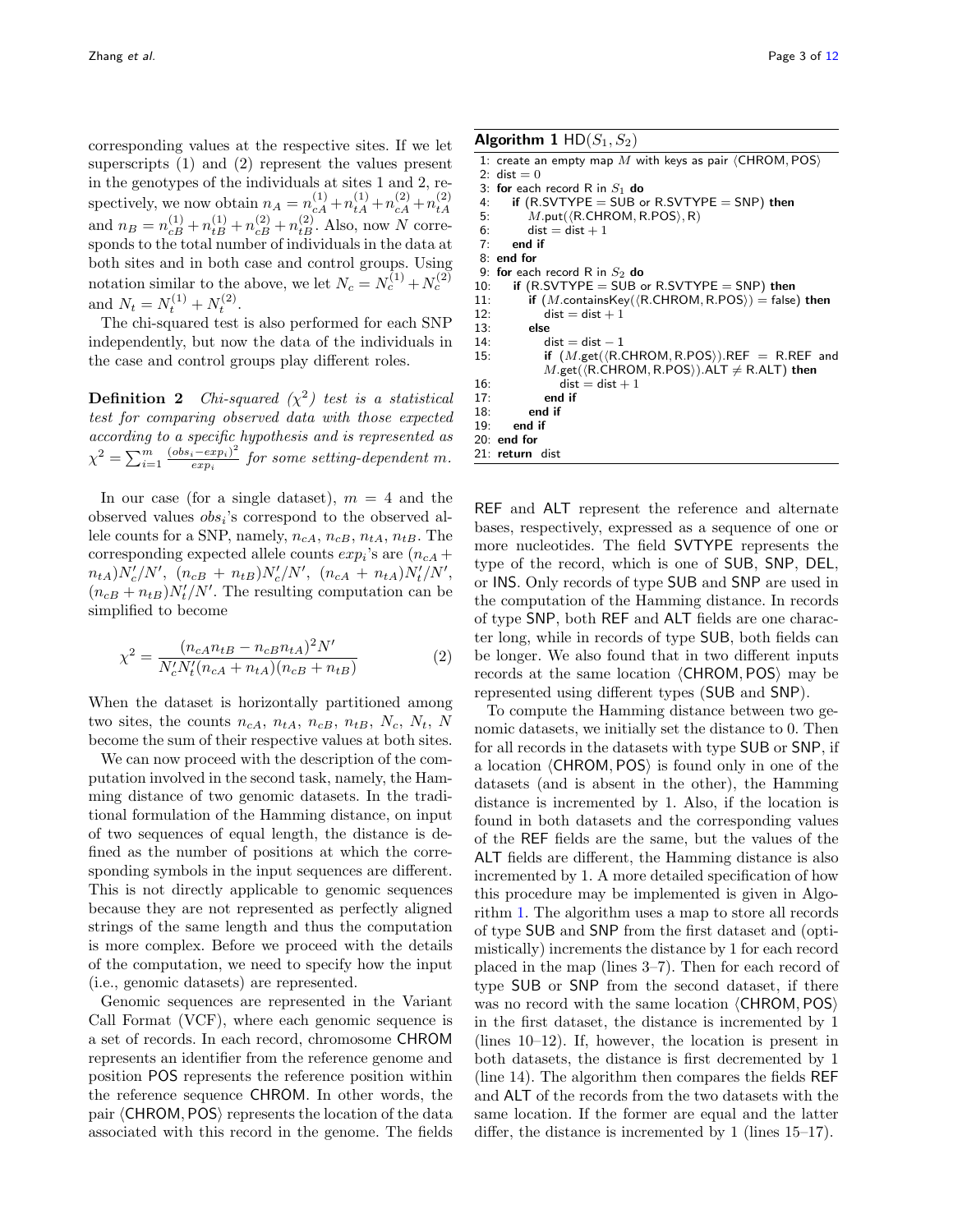Additional information about the tasks, including examples that illustrate the computation, can be found on the competition web site [\[3\]](#page-11-5) as well as in an article [\[4\]](#page-11-6) being prepared by the competition organizers.

# Secure Multi-Party Computation Background

Secure multi-party computation allows two or more participants to jointly evaluate a function on their private inputs without revealing any information about the private data other than the output of the agreedupon function. There are two standard security models used for secure function evaluation on private data that differ with respect to the types of adversaries they can tolerate. The first security model known as semihonest (or honest-but-curious or passive) requires that all computation participants follow the computation as prescribed, but might save any information observed throughout the computation and compute with it with the goal to discover additional information about private input values. A protocol is said to be secure if no coalition of semi-honest participants (adversaries) can learn any additional information about private inputs of other parties other than what they can already compute from their legitimate output. It also follows from the security properties that any outside party is unable to learn any information about the participants' data and protocol output corresponds to evaluating the correct function on the provided data. Security in presence of semi-honest participants was a minimum security requirement for this competition.

The second, stronger, security model permits malicious (also known as active) participants who can arbitrarily deviate from the prescribed computation (and coordinate their actions). Security in this model holds if the same data protection and output correctness properties are achieved as before. Known techniques for achieving security in this model typically involve substantially larger overhead than in the semi-honest model, and we do not use it in our implementation.

There are a variety of available techniques on which secure multi-party computation protocols can be based. For the purposes of this competition, we utilize an  $(n, t)$ -threshold linear secret sharing scheme for representation of and secure computation over private values. With such a scheme, each private value is split into  $n$  secret shares (using  $n$  computational parties each of whom receives a share), such that combining  $t$ or fewer shares information-theoretically reveals no information about the private value, but combining  $t+1$ or more shares allows the value to be reconstructed exactly. All computation proceeds on secret shares, which means that before the computation commences each participant distributes her private data among n computational parties and at the end of the computation reconstructs the result from the shares obtained from at least  $t+1$  computation participants. We utilize Shamir's secret sharing scheme [\[5\]](#page-11-7) and a typical way of conducting computation using this scheme requires that  $t < n/2$ . Thus we use  $n = 3$  computational parties and set  $t = 1$  (i.e., the parties are assumed not to collude).

In both tasks of the challenge, there are two parties who contribute their input. They will play the role of computational parties together with another party who contributes no input. As mentioned above, each input provider produces secret shares of her data and distributes them among the participants and reconstructs the output at the end of the computation. We assume that the three computational parties are connected by pair-wise secure authenticated channels (that provide secrecy and authenticity) with each other, which can be achieved using standard means.

The underlying secret sharing scheme [\[5\]](#page-11-7) requires that shares are represented as elements of a field, which means that the input needs to be provided in the form of integer values. With a linear secret sharing scheme, a linear combination of secret-shared values can be performed by each computational party locally, without any interaction. Multiplication of two secret-shared values, on the other hand, requires communication between all of them and is treated as an elementary building block of secure protocols (we assume the multiplication protocol from  $[6]$ ). These operations are typically used as the main building blocks in more complex computations, e.g., comparisons and divisions.

We utilize a number of efficient protocols for integer computation that have previously been shown secure in the standard security model. It is also known that by invoking the composition theorem [\[7\]](#page-11-9), secure building blocks can be combined together to achieve security of the overall computation. The building blocks that will be used in the computation of the two tasks are listed next (as mentioned before, all correspond to integer computation). When performance of a building block depends on the size of the arguments provided into the function, the size is listed as a separate argument.

- $[z] \leftarrow$  Mult $([x], [y])$  is a multiplication protocol that on input two secret-shared values  $x$  and  $y$ outputs a secret-shared product  $z = xy$ .
- $[b] \leftarrow \mathsf{EQ}([x], [y], \ell)$  is an equality protocol that on input two secret-shared values  $x$  and  $y$  of bitlength at most  $\ell$  outputs a bit b which is set to 1 iff  $x = y$ .
- $[b] \leftarrow \mathsf{LT}([x], [y], \ell)$  is a comparison protocol that on input two secret-shared values  $x$  and  $y$  of bitlength at most  $\ell$  outputs a bit b which is set to 1 iff  $x < y$ .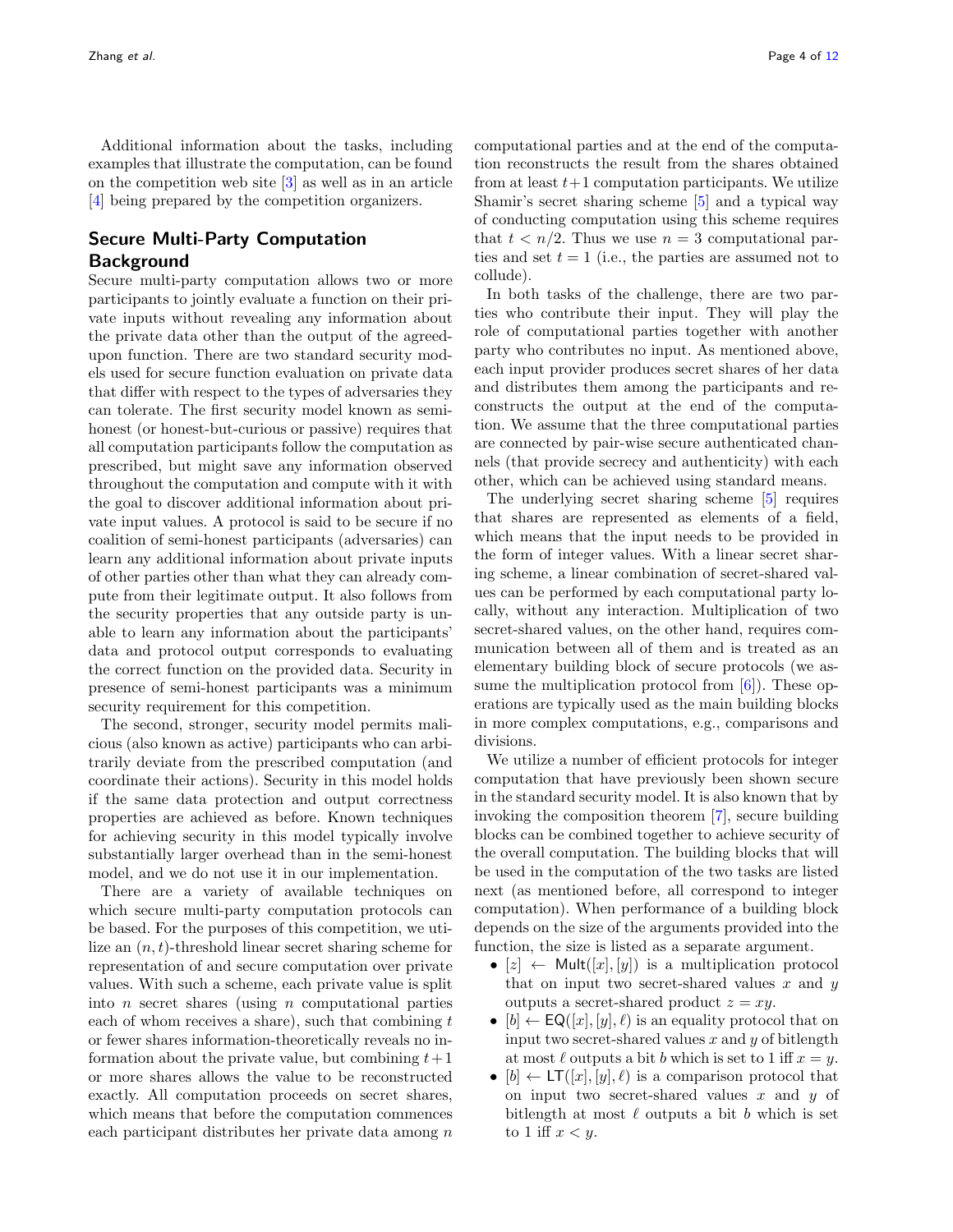•  $[z] \leftarrow Div([x], [y], \ell)$  is a division protocol that on input two secret-shared values  $x$  and  $y$  of bitlength at most  $\ell$  outputs a secret-shared quotient z that satisfies  $z = |x/y|$ .

As shown above, each protocol takes shares of its input and produces shares of the output. It means that these protocols can be naturally and securely invoked as part of larger computation and we use them as steps in larger computation. In our implementation, we use Mult from  $[6]$ , EQ and LT from  $[8]$ , and Div from  $[9]$ . and we refer the reader for the details of these protocols to the respective publications.

Performance of secure computation protocols is of a paramount importance for their practical use. In the case of techniques based on secret sharing, the computation is normally lightweight and thus performance is measured in terms of two parameters: (i) the number of interactive operations (e.g., multiplications) necessary to perform the computation and (ii) the number of sequential interactions, i.e., rounds. Our goal is to minimize both of these parameters for the computation performed for each task.

Before we conclude this section, we would like to say that other options for securely evaluating the functions of the competition tasks are possible. In particular, the garbled circuit evaluation approach [\[10\]](#page-11-12) allows any function to be securely evaluated in the two-party setting. Similarly, any function can be evaluated using homomorphic encryption, or special-purpose building blocks such as private set intersection (e.g., [\[11\]](#page-11-13)) can be used as the basis for building a custom solution for a task of the competition. Furthermore, secure computation compilers such as Fairplay [\[12\]](#page-11-14), Sharemind [\[13\]](#page-11-15), PICCO [\[14\]](#page-11-16), etc. are able to produce secure implementations given function specification in a form of a program. This competition, however, allowed for custom solutions that can tune general building blocks to the needs of the tasks and result in improved performance. Because no secure implementations of the competition tasks were available to us prior to the competition, we are unable to directly compare performance of different approaches in this paper.

## Secure Distributed GWAS Computation

In this section we describe our approach to securely computing the task of distributed GWAS computation, namely, computing minor allele frequencies and chi-squared statistics.

According to the task specification, the size of the input at each site, i.e., the number of SNPs and the number of individuals in the case and control groups, are treated as public and are not protected. This means that parameters P,  $N_c^{(1)}$ ,  $N_c^{(2)}$ ,  $N_t^{(1)}$ , and  $N_t^{(2)}$  are

known to all computation participants. All remaining data (i.e., the genotypes themselves) are private.

In what follows, we first describe a basic version of our solution and then provide optimization techniques that improve the runtime of program execution.

#### Basic Solution

For each SNP in the input, the computation is identical (and independent of other SNPs) and thus it suffices to describe the computation for a single SNP.

We divide the overall computation into three phases: input preparation, computation execution, and output reconstruction, which proceed as follows. Observe that each input site *i* can locally compute  $n_{c}^{(i)}$ ,  $n_{t}^{(i)}$ ,  $n_{c}^{(i)}$ ,  $n_{c}^{(i)}$  $n_{tB}^{(i)}$  for each SNP. This is what is done as part of input preparation, after which each input site secret shares each of its computed values and distributes the shares among all three computational parties. We use notation  $[a]$  to denote that the value of a is secretshared among the computational parties (i.e., each party holds a different share of a).

During computation execution, the computation proceeds on the shares to compute MAF and chisquared statistics using equations [1](#page-1-1) and [2](#page-2-1) and secure building blocks from the previous section. We choose to perform only the private portion of the computation on secret shares, while postponing the computation with public constants to the output reconstruction phase. This is done for performance reasons to reduce the size of values used in the computation.

To calculate the MAF for each SNP in parallel, the computation follows equation [1](#page-1-1) with provisions to make the computation data-oblivious. That is, each computational party performs the following steps:

1  $[n_A] = [n_{cA}^{(1)}] + [n_{tA}^{(1)}] + [n_{cA}^{(2)}] + [n_{tA}^{(2)}];$ <br>2  $[n_{cA}^{(1)}] = [n_{cA}^{(1)}] + [n_{cA}^{(2)}] + [n_{cA}^{(2)}]$ 

$$
2 \quad [n_B] = [n_{cB}^{(1)}] + [n_{tB}^{(1)}] + [n_{cB}^{(2)}] + [n_{tB}^{(2)}];
$$

- 3  $[b] = LT([n_A], [n_B], \ell_1);$
- 4  $[res_1] = Mult([b], [n_A] [n_B]) + [n_B];$

The first two steps that aggregate the input values are local to each computational party, but steps 3 and 4 that produce the minimum of  $n_A$  and  $n_B$  involve joint computation by all of them. We subsequently discuss the choice of the parameter  $\ell_1$ .

To compute the chi-squared statistics for each SNP in parallel, we similarly follow the computation in equation [2](#page-2-1) using the following steps:

- 1  $[n_{cA}] = [n_{cA}^{(1)}] + [n_{cA}^{(2)}];$ 2  $[n_{tA}] = [n_{tA}^{(1)}] + [n_{tA}^{(2)}];$ 3  $[n_{cB}] = [n_{cB}^{(1)}] + [n_{cB}^{(2)}];$ 4  $[n_{tB}] = [n_{tB}^{(1)}] + [n_{tB}^{(2)}];$ 5  $[a] = \text{Mul}([n_{cA}], [n_{tB}])$ ; 6  $[b] = \text{Mul}([n_{cB}], [n_{tA}]);$ 7  $[c] = Mult([n_{cA}] + [n_{tA}], [n_{cB}] + [n_{tB}]);$
- 8  $[d] = Mult([a] [b], [a] [b]);$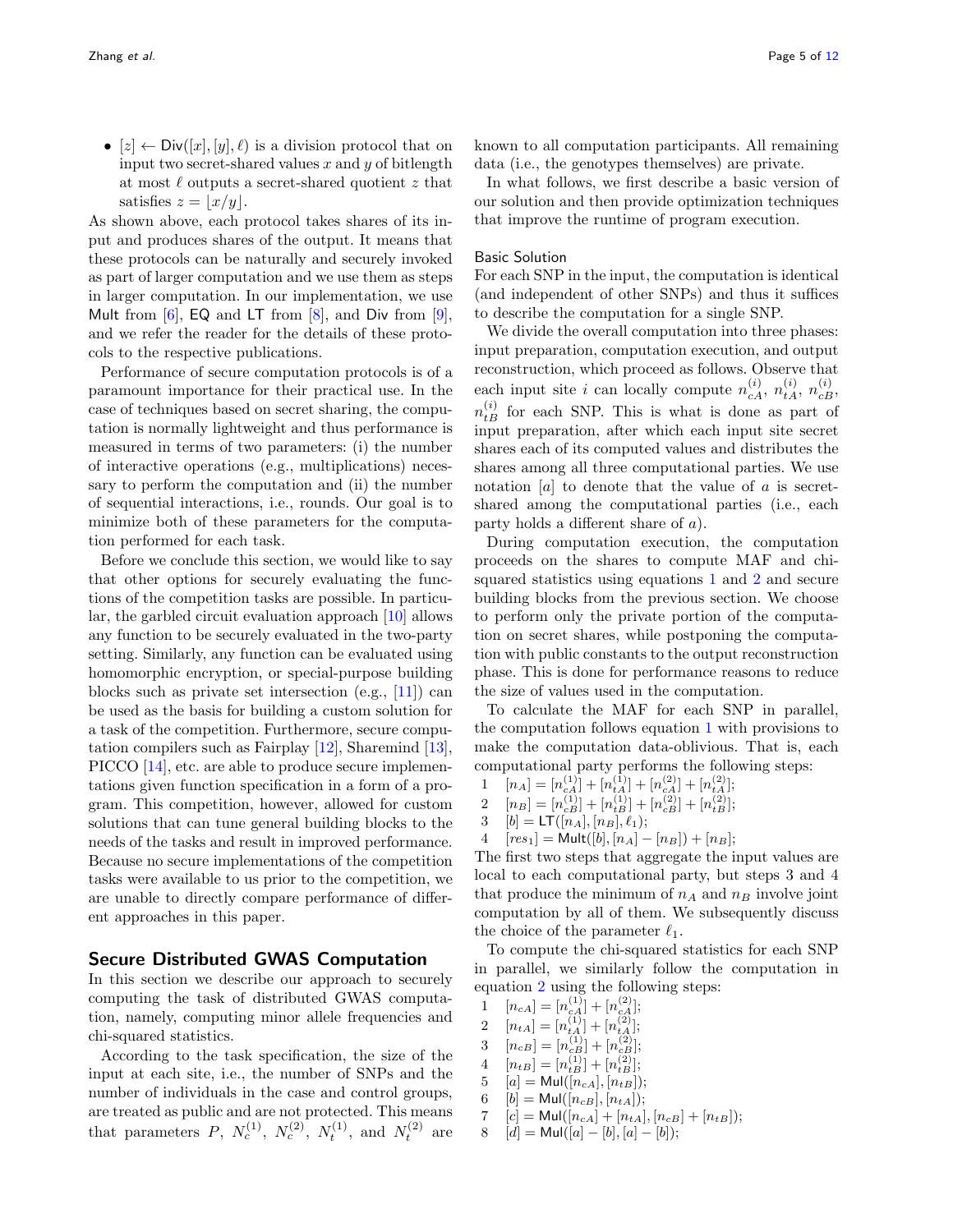Lines 5, 6, and 8 compute the numerator in equation [2](#page-2-1) and line 7 its denominator (multiplication by public  $N, N_c$ , and  $N_t$  is omitted). The numerator is then scaled up by a factor of  $k$  to ensure that using integer division will provide sufficient precision of the result. The bitlength of k will be on the order of the precision of the answer in bits. We defer discussion of the choice of  $\ell_2$  to the next section.

At the end of the computation, all computational parties send their shares of the result  $res_1$  and  $res_2$ for each SNP to one of the input sites who reconstruct the values. The output party then sets the result of MAF computation to  $res_1/N'$  and the result of the chi-squared computation to  $(res_2 \cdot N')/(kN_c'N_t')$ .

#### **Optimizations**

We applied several optimizations to the computation to improve its runtime.

1 The nature of the computation in this task allows all interactive operations to run in parallel in a single batch for all SNPs. That is, all  $P$  comparisons corresponding to line 3 of MAF computation are executed simultaneously. The same applies to line 4 of MAF computation and lines 5–9 of chisquared computation.

We can further reduce the number of rounds in chi-squared computation by running interactive independent operations at the same time. In particular, this means that lines 5–7 of the computation can be executed in a single round.

- 2 We modify chi-squared computation to use floating point instead of integer division after converting both operands  $d$  and  $c$  to floating point representation. This is primarily driven by the fact that performance of division we rely on (described in [\[15,](#page-11-17) [9\]](#page-11-11)) depends on the maximum of the bitlengths of its arguments and we can use substantially shorter values with floating point division compared to integer division (i.e., the bitlength can be comparable to that of  $k$  instead of the sum of the bitlengths of d and  $k$ ). The savings noticeably outweigh the cost of integer-to-floating point conversion, or normalization (to use floating point division we need to normalize two values, while integer division needs to compute normalization of one of its arguments). We additionally slightly optimize integer to floating point conversion and floating point division compared to those given in [\[9\]](#page-11-11) using information known about d and c (e.g., the fact that they are positive).
- 3 For performance reasons, we want to set parameters  $\ell_1$  and  $\ell_2$  (as well as the bitlength of secret

Zhang et al. Page 6 of [12](#page-11-4)

shared values) to their minimum values that guarantee correctness. When the bitlength of the arguments to both comparison and division differ, the larger value is to be used. In particular, for  $\ell_1$ , the largest value of  $n_A$  or  $n_B$  in the LT protocol appears when only one nucleotide is present in all genotypes in both case and control groups (i.e.,  $\max(n_A, n_B) = N'$  and  $\min(n_A, n_B) = 0$ ), and we set  $\ell_1 = \lceil \log N' \rceil + 1$  (where the extra 1 is due to the specifics of the LT operation). For  $\ell_2$ , the largest value of d or c appears when  $n_{cB} = n_{tA} = 0$ , which leads to  $n_{cA} = N_c'$ ,  $n_{tB} = N'_t$ , and  $d = (N'_c)^2 (N'_t)^2$ , and we set  $\ell_2 = \lceil 2(\log N_c' + \log N_t') \rceil$ . For integer division, this value of  $\ell_2$  needs to be additionally incremented by the bitlength of precision  $k$ , but fortunately after we switch to floating point representation, we can reduce the bitlength to the desired precision of the result because the values are represented in a normalized form.

# Secure Distributed Genomic Hamming Distance Computation

We next concentrate on the second task of securely computing the Hamming distance between a pair of genomic datasets in a distributed setting.

According to the task specification, the number of records in each of the two datasets are known to all parties and we denote them as  $N_1$  and  $N_2$ , respectively. The content of the records, however, is private (in particular, the values that fields CHROM, POS, REF, ALT, and SVTYPE take). Because only records with SVTYPE equal to SUB and SNP are relevant for the computation, for ease of notation we refer to them as SUB and SNP records, respectively.

The high-level idea behind our solution is as follows: we first let each input site extract SUB and SNP records from its dataset and pad the resulting set with dummy records to hide its size. After each input site secret shares its records across all computational parties, the parties then run a set operation to identify all records that appear in both dataset (conceptually similar to set intersection) using  $\langle$  CHROM, POS $\rangle$  as the key as well as all records that appear only in one dataset (conceptually similar to symmetric difference). We accomplish this by obliviously sorting all records from both datasets using Batcher's mergesort [\[2\]](#page-11-3) and scanning the sorted set examining every two adjacent elements in it to determine if the Hamming distance needs to be incremented by one for that pair.

At the time of competition preparation, Batcher's mergesort was available to us as one of the best options for oblivious sorting (based on the overall amount work as well as its round complexity). It is particularly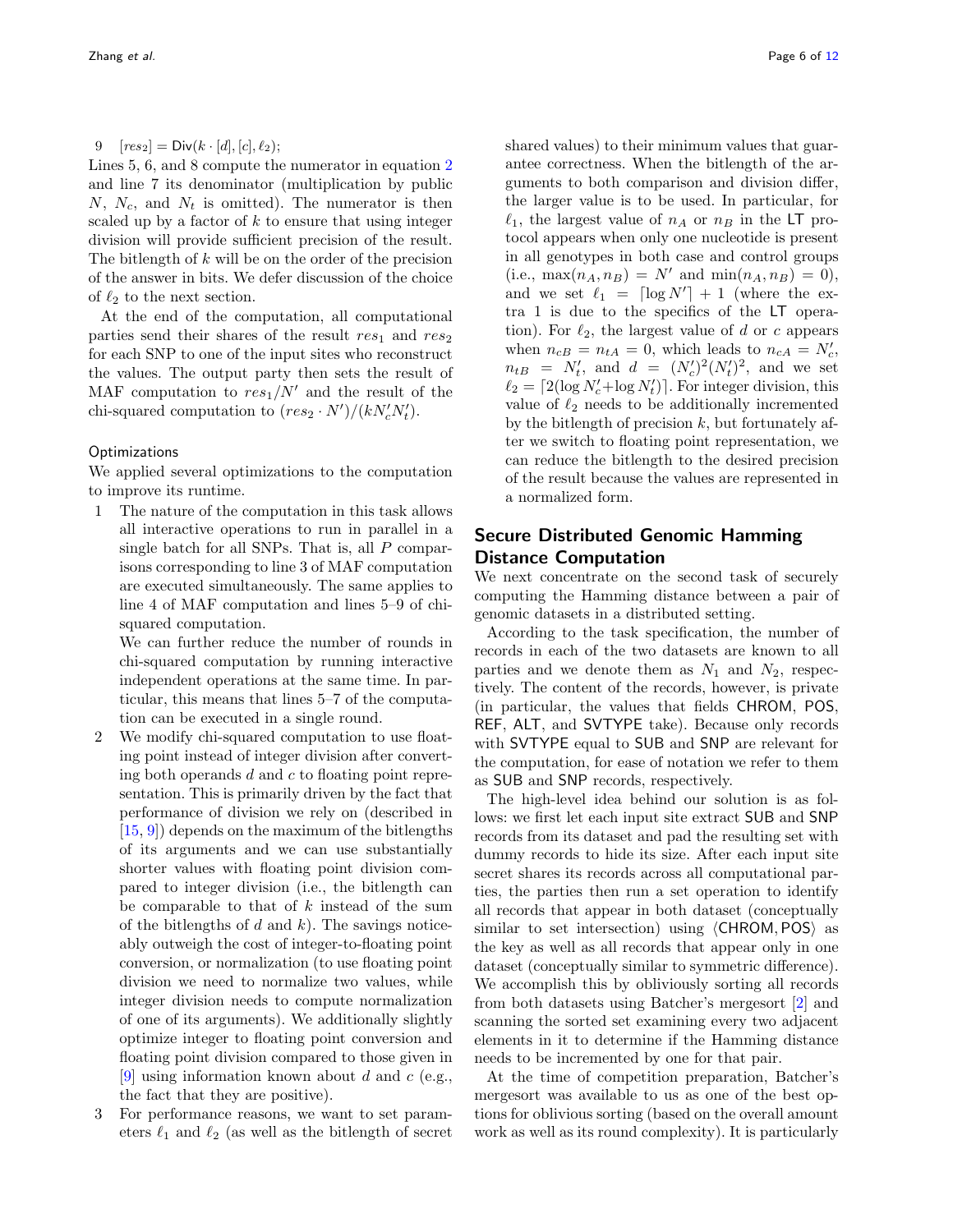well suited to this task because it is a recursive algorithm that works by first sorting the first and the second half of its input set and then merging the sorted halves. In our setup this means that the input datasets

can be pre-sorted by each input site locally and only the merge step needs to be run jointly. Unfortunately, Batcher's mergesort (including the merge step) has the drawback that the number of elements in the input set has to be a power of 2, which may unnecessarily increase the runtime.

In what follows, we start by describing in detail a basic solution in the first subsection and then discuss two optimizations in the two consecutive subsections.

#### Basic Solution

As before, we divide the overall computation into three phases: input preparation, joint computation execution, and output reconstruction.

Input preparation. Each input site i extracts all SUB and SNP records from its dataset and pads them with dummy records to size  $N_i + 1$  (we require at least one dummy record). (If the combined fraction of SUB and SNP records is guaranteed to be within a certain fraction  $\alpha$  < 1 of the total size for typical genomic datasets, then the datasets can be padded to  $\alpha N_i + 1$ records. For this competition,  $\alpha$  could not be lower than 1.) Furthermore, to meet Batcher's mergesort requirements, the input parties additionally pad the sets with dummy records so that the combined size of the two datasets is  $2^q$ , where  $q = \lceil \log_2(N_1 + N_2 + 2) \rceil$ . We use this newly formed dataset as the input into the computation and refer to it as a "dataset".

Next, the values in each record need to be converted to integers, which we accomplish as follows:

- 1 The location  $\langle$  CHROM, POS $\rangle$  is represented as  $V_1$  = CHROM  $\cdot$  L + POS, where L is the maximum length of any existing human chromosome. CHROM ranges from 1 to 24 (22 autosomes, plus X and Y), and for dummy records we set  $V_1$  =  $25L + 1$  to avoid overlap with real records.
- 2 REF and ALT fields are represented as strings of nucleotides in the input. To produce their numeric counterparts, we map each nucleotide value to a two-bit integer (e.g.,  $A = 0$ ,  $C = 1$ ,  $G = 2$ , and  $T = 3$ ) and concatenate two-bit integers from a string to form a single number. To hide information about the size of the fields, the values need to be represented using the same bitlength for all records based on the maximum string length M. Because shorter strings need to be padded to the maximum size, we need to ensure that strings of different sizes will always be different (i.e., the padding character cannot be one of 0–3). Instead of introducing a separate padding character, which increases the bitlength of one character

from 2 to 3 bits, we append the string length in bits at the end of the string and use 0 for padding. Thus, all strings are represented using  $2M + \log M$ bits. Let  $V_2$  and  $V_3$  denote numeric values of REF and ALT fields in a record.  $V_2$  and  $V_3$  are set to 0 for dummy records.

In our implementation with  $M = 100$ , we partition representation of  $V_2$  and  $V_3$  into three blocks of size  $(2M + \log M)/3$  each. This still requires comparing all  $2M + \log M$  bits when two such values need to be compared, but reduces the size of secret shared values and thus the cost of the corresponding arithmetic. When  $M$  is large,  $V_2$ and  $V_3$  can instead be set to the hash of REF and ALT strings. This would guarantee constant size representation regardless of the value of M.

After computing a 3-tuple  $(V_1, V_2, V_3)$  for each record in its dataset, an input site i sorts the records by the  $V_1$ field to form set  $S_i$ , generates shares of all records in  $S_i$ , and distributes them to the computational parties (we slightly abuse notation and use  $[S_i]$  to denote shares of all values in  $S_i$ ). It also distributes shares of the number of dummy records  $d_i$  in  $S_i$ .

Computation execution. After receiving two sorted sets of  $([V_1], [V_2], [V_3])$  triples from both input sites, the computational parties run oblivious merge using  $[V_1]$  as the key. The algorithm is built using an inputindependent sequence of compare-and-exchange operations. Each operation takes two integers and either swaps them or leaves them unchanged so that the first output  $(min)$  is always smaller than the second  $(max)$ . In our framework, it is implemented as follows:

- 1  $[c] = LT([a], [b], \ell);$
- 2  $[min] = [c]([a] [b]) + [b];$
- 3  $[max] = [c]([b] [a]) + [a];$

Note that lines 2 and 3 involve only a single multiplication (i.e., first compute  $[c]([a] - [b])$  and then set  $[min]$  and  $[max]$  with no additional interaction). When applying this operation to our setting, comparisons on line 1 are performed using  $[V_1]$ 's, but the entire records  $([V_1], [V_2], [V_3])$  are swapped (or left unchanged) using comparison results [c].

The computational parties next compute the Ham-ming distance as specified in Algorithm [2.](#page-7-0) Sets  $S_1$  and  $S_2$  represent sorted input triples of the input parties and parameters  $\ell_1$  and  $\ell_2$  correspond to the bitlengths of fields  $V_1$  and  $V_2$  (or  $V_3$ ), as discussed previously.

Because a specific location  $V_1$  appears only once in each of the input datasets (except for dummy records), there will be at most two records with the same  $V_1$  in the combined set. The algorithm works by looking at each pair of two consecutive elements in the combined sorted set and adds 1 to dist if this is the first time the location appears on the list (i.e.,  $a_i = 0$  on line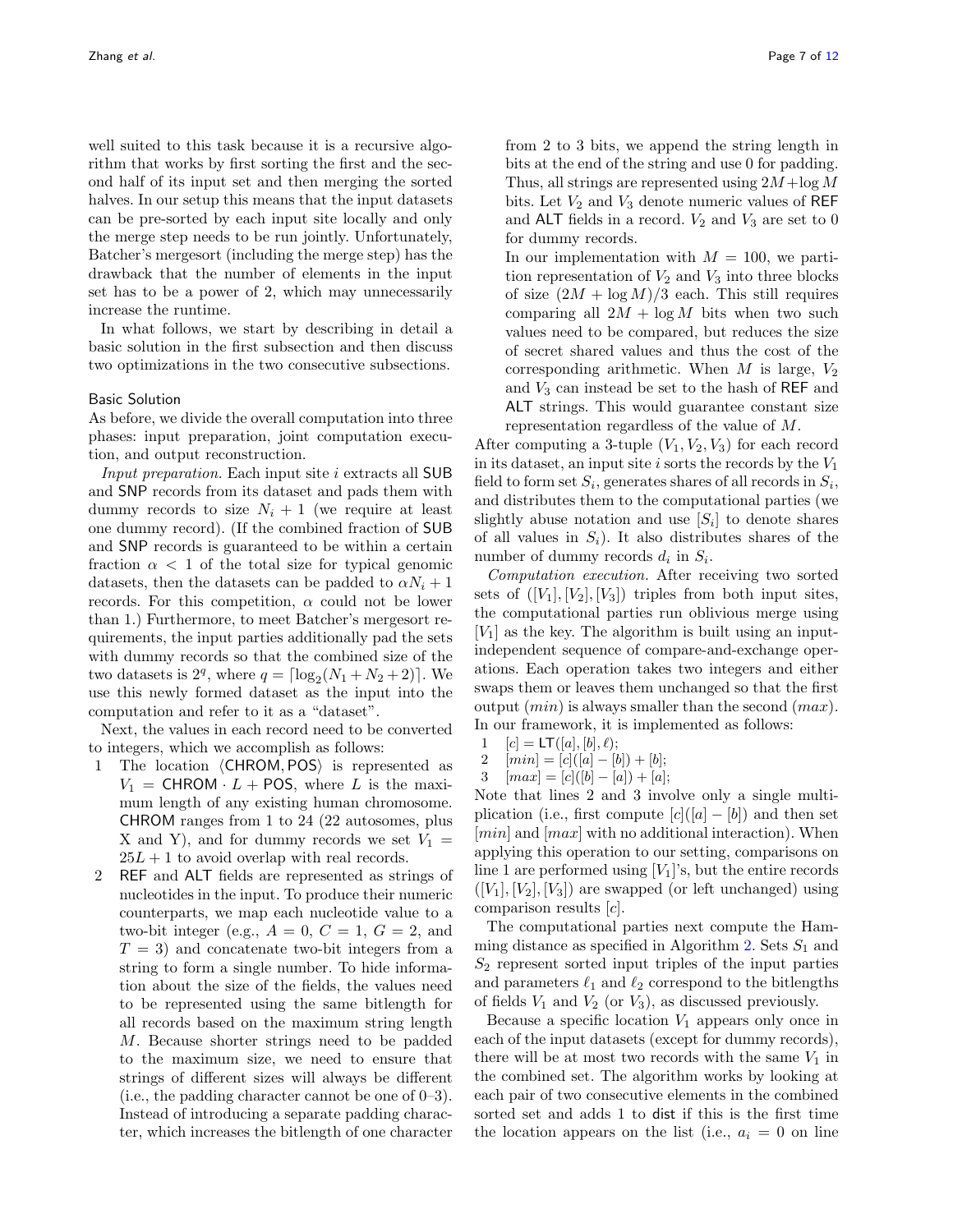**Algorithm 2** SecureHD $([S_1], [S_2], [d_1], [d_2])$ 

<span id="page-7-0"></span>

|    | 1: $([V_1^{(i)}], [V_2^{(i)}], [V_3^{(i)}])_{i=1}^{2^q} = \text{Merge}([S_1], [S_2])$ |
|----|---------------------------------------------------------------------------------------|
|    | $2 \cdot$ dist = 1                                                                    |
|    | 3: for $i = 2$ to $2q$ do                                                             |
| 4: | $[a_i]$ = EQ([ $V_1^{(i-1)}$ ], [ $V_1^{(i)}$ ], $\ell_1$ )                           |
|    | 5: $[b_i] = \mathsf{EQ}([V_2^{(i-1)}], [V_2^{(i)}], \ell_2)$                          |
|    | 6: $[c_i] = \mathsf{EQ}([V_3^{(i-1)}], [V_3^{(i)}], \ell_2)$                          |
|    | 7: dist = dist + $(1 - [a_i]) + [a_i]([b_i](1 - [c_i]) - 1)$                          |
|    | $8:$ end for                                                                          |
|    | 9: dist = dist + $[d_1]$ + $[d_2]$ - 2                                                |
|    | 10: return dist                                                                       |

4). The distance is incremented automatically for the first record (dist  $= 1$  on line 2). Then, if a location appears for the second time  $(a_i = 1 \text{ on line 4})$ , the algorithm examines the values of  $V_2$  and  $V_3$  fields (lines 5–6) to determine whether the condition for incrementing the distance is satisfied (i.e.,  $b_i = 1$  and  $c_i = 0$ ). If not  $(b_i = 0 \text{ or } c_i = 1)$ , dist is decremented by 1 to compensate for the fact that it was increased during previous loop iteration. All dummy records collectively contribute distance  $-d_1-d_2+2$  (i.e., 0 for the first two records and −1 for each additional record) and this is why we adjust the computed distance at the end (line 9). We note that all loop iterations and all comparisons within a loop iteration can be carried out in parallel.

Output reconstruction is straightforward and consists only of receiving and combining shares of the computed Hamming distance.

#### Separating SUB and SNP Records

As the first significant optimization, we separate computation of the distance for SNP and SUB records and consequently reconstruct the overall distance from the two values. The main reason for this is to reduce the time comparisons of  $V_2$  and  $V_3$  take. Recall that SNP records contain a single character in REF and ALT fields, while SUB records can contain longer strings. In the genomic datasets we worked with, a great majority of all records were SNP records that can be processed using 2-bit comparisons for  $V_2$  and  $V_3$  (i.e.,  $\ell_2 = 2$ ). In the basic solution, however, the bitlength had to be unnecessarily increased by two orders of magnitude for most records to meet privacy requirements. Thus, the idea consists of extracting two sets from each input dataset: one consisting of SNP records and another consisting of SUB records. Then the distance for SUB records is computed separately from the distance for SNP records and the sum is returned as the result.

This strategy works well if all records with the same  $\langle$  CHROM, POS $\rangle$  pair are always marked with the same type across all datasets. It is, however, possible for two datasets to contain SUB and SNP records corresponding to the same location. Because of the existence of such records, the Hamming distance will not be computed correctly if we simply add the two distances together. That is, if one record appears in the SUB set and another with the same location appears in the SNP set, they collectively will contribute 2 to the overall distance instead of correct 0 or 1 (depending on other attributes). To address this, we need to find all such pairs and compensate for the difference they introduced, which is the most subtle part of our solution. We next provide more detail about the solution and highlight the differences from the basic scheme.

Input preparation. Given a dataset, an input entity produces two subsets: one composed of SUB records and one composed of both SUB and SNP records from the dataset. As before, both sets need to be padded with dummy records to hide their number and make the size to be a power of 2 to the combined size of  $2^{q_s}$  and  $2^q$ , where  $q_s = \lceil \log(\alpha_s(N_1 + N_2) + 2) \rceil$  and  $q = \lceil \log(\alpha(N_1 + N_2) + 2] \text{ and } \alpha_s(\alpha) \text{ denotes the max-}$ imum fraction of SUB (resp., SNP and SUB) records in genomic datasets (we were given  $\alpha = 1$  and  $\alpha_s = 0.3$ ).

All records in the SUB set are converted to  $(V_1, V_2, V_3)$ triples as before. For the SNP&SUB set, one-character REF and ALT fields in SNP or SUB records are represented using integers 0–3, while these fields of longer length in SUB records are represented using integer 4 (i.e.,  $V_2$  and  $V_3$  fields are 3 bits long). This will guarantee that comparison of a one-character long REF or ALT field in a SNP record with a longer REF or ALT field in a SUB record will result in their inequality. We also add another binary attribute  $V_4$  to each record of the SNP&SUB set that indicates whether the record is of SUB type  $(V_4 = 0)$  or SNP type  $(V_4 = 1)$ . We set  $V_4 = 0$  in dummy records.

Each input entity now produces shares of  $(V_1, V_2, V_3)$ in its SUB set and  $(V_1, V_2, V_3, V_4)$  in its SNP&SUB set (together with the number of dummy records in each set) and distributes them to the computational parties. We note that computation with SNP&SUB sets can be performed on shorter bitlengths, which results in faster arithmetic, and thus we setup two different instances of the secret sharing scheme and process SUB sets separately from SNP&SUB sets.

Computation execution. To compute the Hamming distance correctly, we now distinguish between different cases: (i) SUB records that don't have a SNP record with identical location in the other dataset, (ii) SNP records that don't have a SUB record with identical location in the other dataset, and (iii) records that have another record with identical location but different type present in the other dataset. Let  $N_0$  denote the number of records in the third category.

The computational parties execute Algorithm [2](#page-7-0) on two SUB datasets. This computes the distance corresponding to the records in category 1, but also introduces offset  $N_0$ . The parties then execute Algorithm [3](#page-8-0)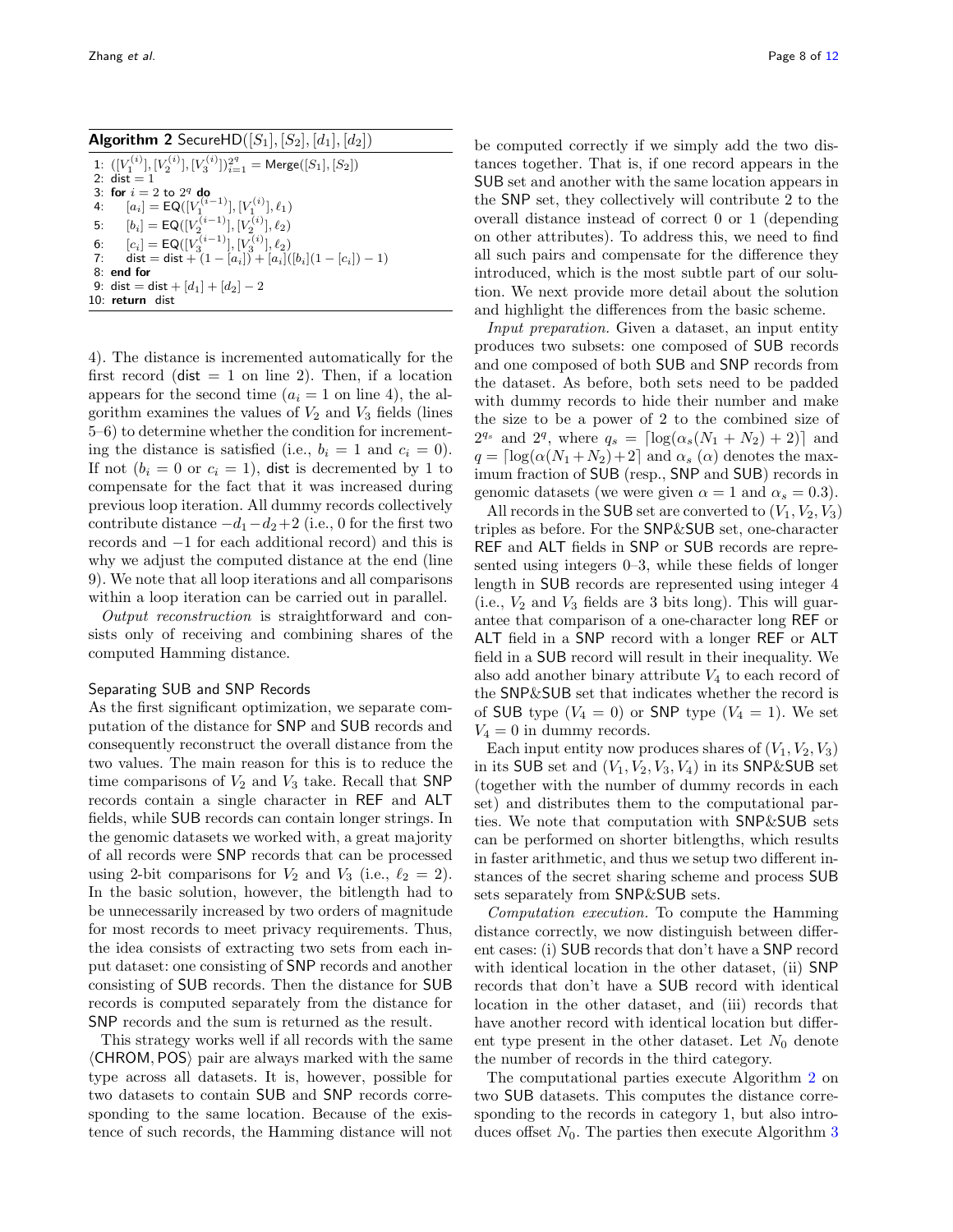<span id="page-8-0"></span>

| <b>Algorithm 3</b> SecureHD2( $[S_1], [S_2]$ )                                                     |  |
|----------------------------------------------------------------------------------------------------|--|
| 1: $([V_1^{(i)}], [V_2^{(i)}], [V_3^{(i)}], [V_4^{(i)}])_{i=1}^{2^q} = \text{Merge}([S_1], [S_2])$ |  |
| 2: dist = $[V_4^{(1)}]$                                                                            |  |
| 3: for $i = 2$ to $2q$ do                                                                          |  |
| $[a_i] = \mathsf{EQ}([V_1^{(i-1)}], [V_1^{(i)}])$<br>4:                                            |  |
| $[b_i] = \mathsf{EQ}([V_2^{(i-1)}], [V_2^{(i)}])$<br>5:                                            |  |
| $[c_i] = \mathsf{EQ}([V_3^{(i-1)}], [V_3^{(i)}])$<br>6:                                            |  |
| $[d_i] = OR([V_4^{(i-1)}], [V_4^{(i)}])$<br>7:                                                     |  |
| $[e_i] = XOR([V_4^{(i-1)}], [V_4^{(i)}])$<br>8:                                                    |  |
| dist $+= [d_i]((1-[a_i])[V_A^{(i)}]+[a_i]([b_i](1-[c_i])-[V_A^{(i-1)}]))-$<br>9:                   |  |
| $[a_i][e_i]$                                                                                       |  |
| $10:$ end for                                                                                      |  |
| $11:$ return dist                                                                                  |  |

on two SNP&SUB sets that computes the distance corresponding to categories 2 and 3 and additionally compensates for the offset. The output will then be the sum of the distances computed by both algorithms.

In Algorithm [3,](#page-8-0) when examining each pair of consecutive records, we only consider those that contain at least one SNP record within the pair  $(d_i = 1)$  on line 9). Furthermore, similar Algorithm [2,](#page-7-0) when observing a location for the first time, we add 1 to the Hamming distance, but only if it is a SNP record  $(V_4^{(1)} = 1 \text{ on line } 2 \text{ and } V_4^{(i)} = 1 \text{ on line } 9).$  If a location appears for the second time, we undo the previous increment if  $b_i = 0$  or  $c_i = 1$  as before, but only if the record preceding the current one is of type SNP (i.e.,  $V_4^{(i-1)} = 1$  on line 9). By doing that, we are able compute the distance corresponding to records of second and third types without introducing errors. The offset  $N_0$  is compensated by the last term  $a_i e_i$  on line 9, that counts the number of pairs of consecutive records that have the same location  $(a_i = 1)$ , but different types  $(e_i = 1)$ . OR $([x], [y])$  and  $XOR([x], [y])$  are implemented as  $[x]+[y]-Mult([x], [y])$ and  $[x]+[y]-2$ Mult $([x],[y])$ , respectively (computation of  $d_i$  and  $e_i$  reuses the same multiplication result).

Note that dummy records do not introduce any error in Algorithm [3.](#page-8-0) That is,  $d_i = 0$  and  $e_i = 0$  when both records  $i$  and  $i - 1$  are dummy and the expression on line 9 evaluates to 0. Similarly, when record  $i-1$  is real while record  $i$  is fake that expression also evaluates to 0 because  $a_i = 0$  and  $V_4^{(i)} = 0$ .

After computing the distances corresponding to SUB and SNP&SUB sets, the parties need to convert shares of one of them into shares of the same value in the secret sharing setup used by the other algorithm. Then the distances can be locally added to compute the overall result. Output reconstruction is performed as before by exchanging the shares and recovering the result.

The performance gain achieved by this optimization highly depends on the values of public parameters  $\alpha_s$ ,

 $\alpha$ , and M. While the gain stems from using shorter values for  $V_2$  and  $V_3$  with SNP&SUB sets, the total number of records processed using this solution  $(2^q+2^{q_s})$  is greater than in the basic scheme  $(2<sup>q</sup>)$ . Therefore, this optimization is recommended with relatively small  $\alpha_s$ and large M. In our experiments with  $\alpha_s = 0.3$ ,  $\alpha = 1$ , and  $M = 100$ , we observed approximately 30% performance improvement compared to the basic scheme.

#### Reducing Set Size

Our second optimization is with respect to oblivious sort and removing the requirement that the input size has to be a power of 2 for the merge step of Batcher's mergesort. To explain how our optimization works, we need to provide additional details about Batcher's mergesort algorithm.

Recall that the merge step takes two sorted sets  $L_1 =$  $(a_1, a_2, \ldots, a_m)$  and  $L_2 = (b_1, b_2, \ldots, b_n)$ , where  $m+n$ is a power of 2. It first combines them into a single sequence that first monotonically increases and then decreases as  $L = (a_1, a_2, \ldots, a_m, b_n, \ldots, b_2, b_1)$ , after which a sequence of compare-and-exchange operation is executed as specified by the following pseudo-code:

for  $(r = (m+n)/2; r > 0; r = r/2)$ for  $(j = 0; j < m + n; j = j + 2r)$ 

for  $(k = j; k < j + r; k = k + 1)$ 

compare-and-exchange $(L[k], L[k+r])$ 

After executing the first iteration of the outer loop, the first (second) half of L will contain  $(m + n)/2$ smallest (resp., largest) elements of  $L$  although they are not necessarily sorted. After its second iteration, the *i*th quarter of  $L$  will contain the *i*<sup>th</sup> quarter of elements in the final sorted list for  $i = 1, \ldots, 4$ . This process continues until each sublist contains one element and L becomes sorted. Notice that the algorithm uses  $\log(m + n)$  iterations of the outer loop, and in each iteration every element in the list is used in a compare-and-exchange operation, which is the reason for requiring the size of the list to be a power of 2.

Consider an example with input  $L_1 = (3, 4, 6, 9, 12)$ and  $L_2 = (2, 5, 10)$ , which is combined into  $L =$  $(3, 4, 6, 9, 12, 10, 5, 2)$ . In the first iteration of the outer loop, compare-and-exchange operations are performed on pairs  $(3, 12)$ ,  $(4, 10)$ ,  $(6, 5)$ , and  $(9, 2)$ , and the resulting list is  $(3, 4, 5, 2, 12, 10, 6, 9)$ . In the second iteration, comparisons are performed on  $(3, 5)$ ,  $(4, 2)$ ,  $(12, 6), (10, 9)$  and produce  $(3, 2, 5, 4, 6, 9, 12, 10)$ . In the last iteration, we compare every pair of consecutive elements  $(3, 2), (5, 4), (6, 9), (12, 10),$  which results in the final sorted list  $(2, 3, 4, 5, 6, 9, 10, 12)$ . If  $L_2 = (2, 5)$ instead, after all iterations 2 will remain at the end of the list making it unsorted, as the element does not have any pair to use in a comparison.

We next proceed with describing our strategy for generalizing the merge operation to work with inputs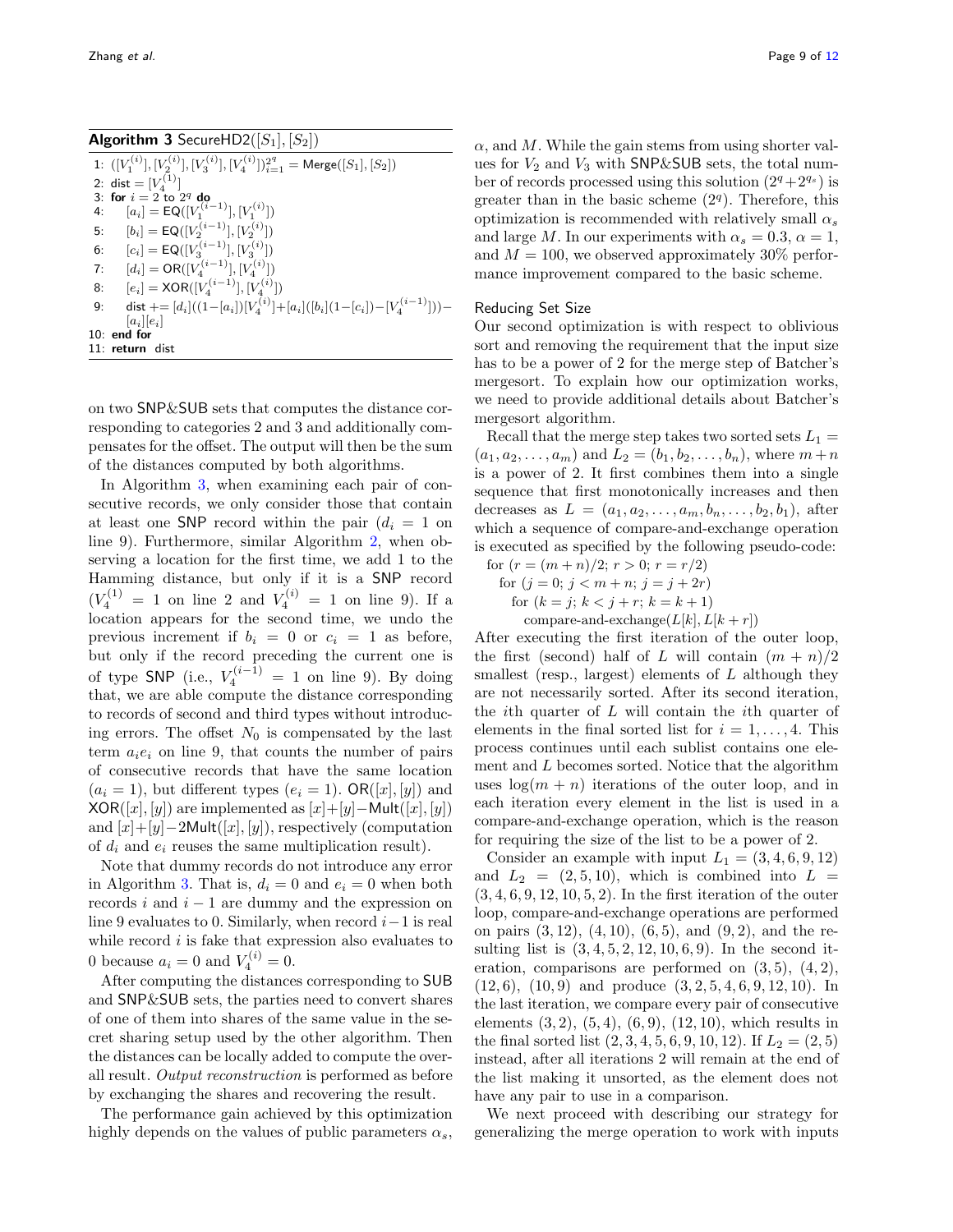of arbitrary sizes, which might be of independent interest. There will be no need to pad the input in the beginning to make the overall input size to be a power of 2, but dummy records are now added throughout algorithm execution as needed. This means that earlier loop iterations use a smaller number of elements and are therefore faster than in the original algorithm. In particular, at each loop iteration, if the size of a sublist is odd, we append a copy of its last element to the end. This will ensure that comparisons can be performed at the current level while still preserving the necessary properties of the (partially) sorted list. For example, suppose we want to merge  $(3, 6, 8)$  and (5, 7). Before the first iteration 5 will be added to the list  $(3, 6, 8, 7, 5)$  because the number of elements in it is odd, and we obtain  $(3, 5, 5, 7, 6, 8)$  at the end of that iteration. At the time of second iteration, the size of sublists  $(3, 5, 5)$  and  $(7, 6, 8)$  is also odd and they are modified to be  $(3, 5, 5, 5)$  and  $(7, 6, 8, 8)$ . In the next iteration no additional padding is used and we obtain  $(3, 5, 5, 5, 6, 7, 8, 8)$  at the end of the algorithm.

In the context of Hamming distance computation, we similarly make a copy of the entire last record of a subset as needed during the merge step. More importantly, after having the list sorted, we need to ensure the Hamming distance is computed correctly because the introduction of repeated records creates inaccuracies in Algorithm [2.](#page-7-0) Now two consecutive records with the same location in the sorted set may correspond to (i) two records in the original datasets, (ii) two copied records, or (iii) one original and one copied record. Let  $a_i$  and  $a_j$  be two different records with the same location in the original datasets. If they get copied during the merge as  $a'_i$  and  $a'_j$ , the relative order of these records in the sorted list can be arbitrary (e.g.,  $(a'_i, a_i, a_j, a'_j), (a_i, a_j, a'_i, a'_j),$  etc.) and they may contribute more than 1 to the computed distance.

We address the problem by modifying locations of records in the datasets so that (i) two records originally with the same location are assigned locations that differ by 1 and (ii) two records originally with different locations are assigned locations that differ by more than 1. By doing that, a pair of consecutive records with the same location in the sorted set is guaranteed to correspond to either two copied records or one original record and its copy. In either case, the Hamming distance should not get affected. We implement this change by setting the location to  $4V_1$ , where  $V_1$  is the original location, for records from the first input site and to  $4V_1 + 1$  for records from the second input site.

With this solution, the input sites prepare their input datasets as in the basic scheme, but pad a set to size  $N_i + 1$  instead of requiring the combined size to be a power of 2. The computational parties can locally modify  $V_1$ 's in the input records run the improved

zhang et al. Page 10 of [12](#page-11-4)

**Algorithm 4** SecureHD3( $[S_1], [S_2]$ )

<span id="page-9-0"></span> $1\colon\thinspace ([V^{(i)}_1], [V^{(i)}_2], [V^{(i)}_3])_{i=1}^{2^q} = \mathsf{NewMerge}([S_1], [S_2])$ 2:  $dist = 1$ 3: for  $i = 2$  to  $2^q$  do 4:  $[a_i] = \mathsf{EQ}([V_1^{(i-1)}], [V_1^{(i)}])$ 5:  $[b_i] = \textsf{EQ}([V_2^{(i-1)}], [V_2^{(i)}])$ 6:  $[c_i] = \mathsf{EQ}([V_3^{(i-1)}], [V_3^{(i)}])$ 7:  $[d_i] = \mathsf{EQ}([V_1^{(i-1)}] + 1, [V_1^{(i)}])$ 8: dist  $+= (1 - [a_i])(1 - [d_i] + [d_i]([b_i](1 - [c_i]) - 1))$ 9: end for 10: return dist

merge and compute the Hamming distance as specified in Algorithm [4.](#page-9-0) The algorithm has two major differences compared to Algorithm [2:](#page-7-0) (i) when examining each pair of consecutive records, only pairs with different locations can contribute to the distance  $(a_i = 0)$ on line 8) and (ii) when locations of two consecutive records differ by 1  $(d_i = 1 \text{ on line 8})$ , they are treated as having the same location in Algorithm [2,](#page-7-0) and when the locations differ by neither 1 nor 0  $(d_i = 0$  and  $a_i = 0$  on line 8), they are treated as having different locations in Algorithm [2.](#page-7-0)

Dummy records inserted by each input site into their input datasets do not affect correctness of the Hamming distance that uses this optimization (including the combined solution in Algorithm [5\)](#page-10-0). This is because the first dummy record from the first input set will result in the distance incremented by 1, while the first dummy record from the second input set will result in the distance decremented by 1. All consecutive dummy records from the first or the second input datasets do not modify the distance (because all records with the same  $V_1$  are ignored).

We recently became aware of a sorting algorithm [\[16\]](#page-11-18) that generalizes Batcher's bitonic sort to input sizes which are not a power of 2 without adding extra records during the sorting procedure. The algorithm results in the same asymptotic complexity as our solution, but performs fewer compare-and-exchange operations in each iteration (because dummy records are not added), which is expected to lead to better performance than our algorithm. We plan to provide both theoretical and empirical comparison of this algorithm with our solution as future work.

Our final solution consists of using both optimizations from the previous and current subsections, and we summarize it in Algorithm [5.](#page-10-0) We omit its explanation due to space considerations.

## Performance Evaluation

In this section, we provide experimental results of securely computing GWAS statistics and the Hamming distance in a distributed setting. We ran experiments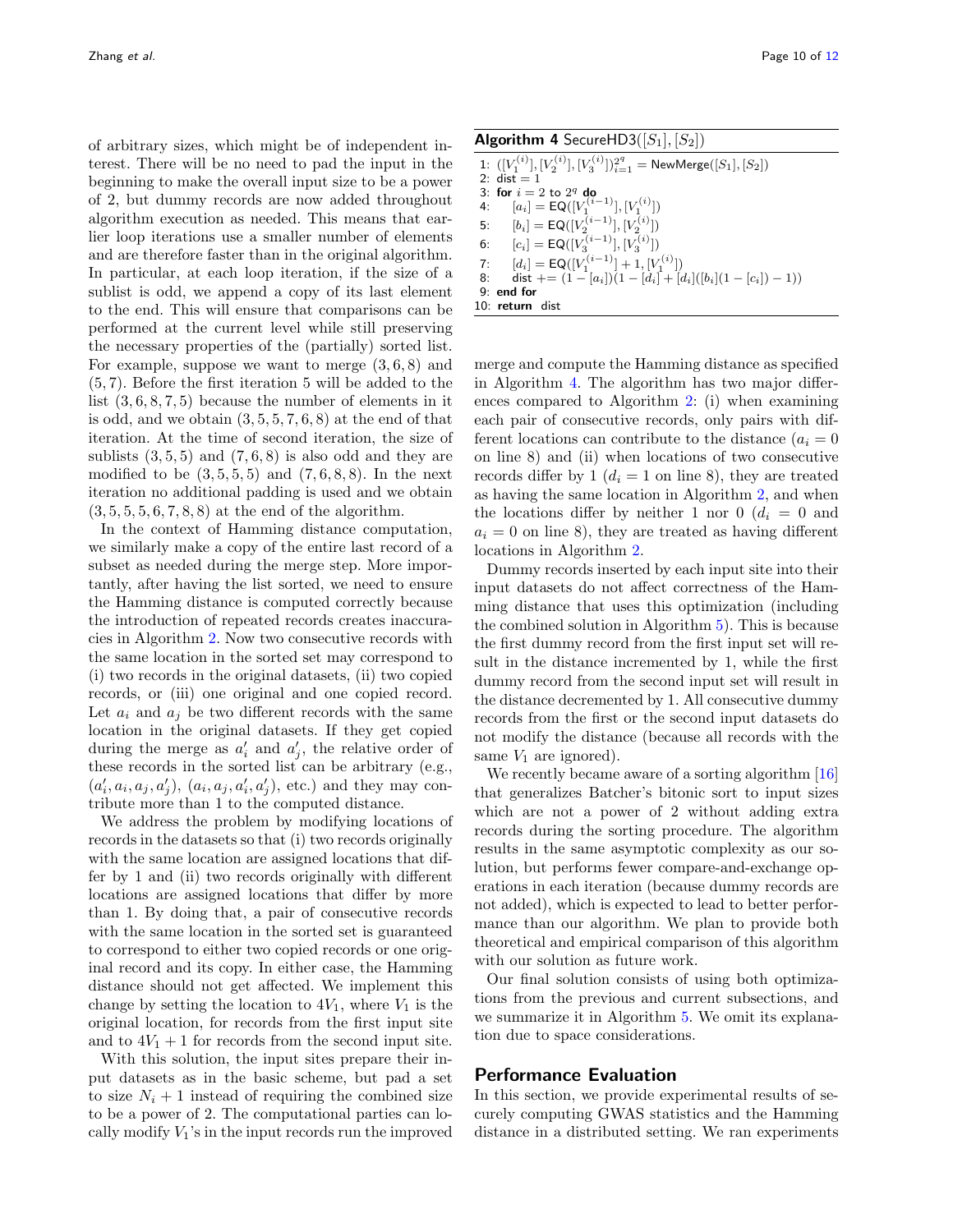<span id="page-10-0"></span>

|     | <b>Algorithm 5</b> SecureHD4( $[S_1^{\text{SUB}}], [S_1^{\text{SNP}}], [S_2^{\text{SUB}}], [S_2^{\text{SNP}}]$ )                |
|-----|---------------------------------------------------------------------------------------------------------------------------------|
|     | 1: $dist_1 = SecureHD3([S_1^{SUB}], [S_2^{SUB}])$                                                                               |
|     | 2: $([V_1^{(i)}], [V_2^{(i)}], [V_3^{(i)}], [V_4^{(i)}])_{i=1}^{2^q} = \text{NewMerge}([S_1^{\text{SNP}}], [S_2^{\text{SNP}}])$ |
|     | 3: dist <sub>2</sub> = $[V_4^{(0)}]$                                                                                            |
|     | 4: for $i=2$ to $2q$ do                                                                                                         |
| 5:  | $[a_i] = \mathsf{EQ}([V_1^{(\bar{i}-1)}], [V_1^{(i)}])$                                                                         |
| 6:  | $[b_i] = \mathsf{EQ}([V_2^{(i-1)}], [V_2^{(i)}])$                                                                               |
| 7:  | $[c_i]$ = EQ([ $V_3^{(i-1)}$ ], [ $V_3^{(i)}$ ])                                                                                |
| 8:  | $[d_i] = OR([V_4^{(i-1)}], [V_4^{(i)}])$                                                                                        |
| 9:  | $[e_i] = XOR([V_A^{(i-1)}], [V_A^{(i)}])$                                                                                       |
| 10: | $[q_i] = \mathsf{EQ}([V_1^{(i-1)}]+1,[V_1^{(i)}])$                                                                              |
| 11: | $dist_2$ += $(1-[a_i])([d_i]((1-[g_i])[V_i^{(i)}]+[g_i]([b_i] (1-[c_i])-$                                                       |
|     | $V_4^{(i-1)})) - [q_i][e_i]$                                                                                                    |
|     | $12:$ end for                                                                                                                   |
|     | 13: return $dist_1 +$ Convert(dist <sub>2</sub> )                                                                               |

in LAN and WAN settings with three computational parties connected by pair-wise secure authenticated channels with each other. The LAN experiments were conducted using 2.4 GHz 6-core Red Hat Linux machines connected through 1 Gb/s Ethernet with pairwise round-trip times 0.3 msec. Our WAN experiments used two machines from the LAN setting and employed another 2.1 GHz 8-core machine from the GENI infrastructure [\[17\]](#page-11-19) at a different geographic location with Red Hat Linux. The pairwise round-trip times between these machines were 0.3 msec, 9.2 msec, and 9.2 msec. Each GWAS experiment was run 20 times and each Hamming distance experiment was run 5 times and the median over all runs is reported.

For GWAS computation, case and control groups consisted of genotypes of 200 individuals each (100 individuals at each input site in each group). We measured the runtime of the MAF and chi-squared computation by varying the number of SNPs in the input. The results are given in Table [1.](#page-10-1) Modulus size (Mod) corresponds to the bitlength of secret shared values.

<span id="page-10-1"></span>Table 1 Performance of GWAS computation in LAN and WAN settings (in seconds)

| No. of SNPs | Mod    | MAF   |       | Chi-squared test |       |
|-------------|--------|-------|-------|------------------|-------|
|             | (bits) |       | WAN   | LAN              | WAN   |
| 500         | 84     | 0.062 | 0.211 | 2.210            | 6.950 |
| 1000        | 84     | 0.121 | 0.376 | 4.456            | 12.03 |
| 2000        | 84     | 0.244 | 0.621 | 8.900            | 21.73 |
| 4000        | 84     | 0.496 | 1.200 | 17.98            | 39.59 |
| 8000        | 84     | 1.005 | 2.251 | 35.78            | 76.01 |

Our implementation incorporates all optimizations and uses parameters  $\ell_1 = 11$  and  $\ell_2 = 21$  computed as described in the optimizations subsection of the secure GWAS computation section  $(\ell_2 = 35 + |k|)$  would be required for integer division, but a lower parameter is sufficient with floating point operation to obtain the requested precision). We can see from the table that the execution time is linear in the number of SNPs in both settings, and the overhead in WAN is almost three times as large as that in LAN, which is primarily due to larger communication delays in WAN. Another observation not present in the table is that division performed in chi-squared computation contributes almost the entire runtime (close to 99%) and thus any optimizations applied to division can lead to direct improvement of chi-squared performance.

For the Hamming distance computation, we conducted four sets of experiments in the LAN setting, that correspond to the basic scheme (i) with no optimizations, (ii) with the first optimization, (iii) with the second optimization, and (iv) with both optimizations. By comparing execution times of different schemes, we can see performance gains from different optimizations. In the WAN setting, we only report the timings of the best (last) scheme. For each set of experiments, we varied the number of records in the genomic dataset at each input site. The results are presented in Table [2.](#page-10-2)

<span id="page-10-2"></span>Table 2 Performance of Hamming distance computation in LAN and WAN settings (in seconds)

| Scheme            | Setting | Mod           | Genomic dataset size |       |                               |       |      |  |
|-------------------|---------|---------------|----------------------|-------|-------------------------------|-------|------|--|
|                   |         | (bits)        | 5000                 |       | 10000   20000   40000   80000 |       |      |  |
| Basic             | LAN     | 118           | 123.9                | 256.7 | 524.6                         | 1086  | 2212 |  |
| 1st opt.          | LAN     | 118.85        | 89.29                | 187.9 | 395.1                         | 823.3 | 1705 |  |
| $\sqrt{2nd}$ opt. | LAN     | 118           | 114.4                | 232.8 | 472.4                         | 962.7 | 1957 |  |
| Both opt.         | LAN     | 118, 85 73.15 |                      | 151.4 | 314.4                         | 654.6 | 1343 |  |
| Both opt.         | WAN     | 118,85        | 154.5                | 314.1 | 614.4                         | 1244  | 3367 |  |

We used two different secret sharing bitlengths for schemes that apply the first optimization (one for the computation with SUB records and another for the computation with SNP&SUB records). The complexity of the merge is  $O(n \log n)$  for combined sequences of size  $n$  and computing the distance itself is linear in  $n$  (with larger constants), which the runtimes in Table [2](#page-10-2) follow. In the LAN setting, the two optimizations result in performance improvement up to 27.9% and 13.1% on our set of parameters when applied separately, and 40.9% when applied together. Performance gain of the first optimization heavily depends on parameters  $(\alpha, \alpha_s, \text{ and } M)$ , while the gain of the second optimization depends on the difference between the combined input size N and  $2^{\lceil \log N \rceil}$ . The the smaller the difference is, the smaller improvement is expected.

## **Conclusions**

In this work we report on our experience with participation in the 2015 iDASH secure genomic computation competition. We show how to securely compute MAF and chi-squared statistics in the context of GWAS computation and the Hamming distance between two genomic datasets and report on their performance results. We develop a number of novel optimizations, some of which may be of independent interest.